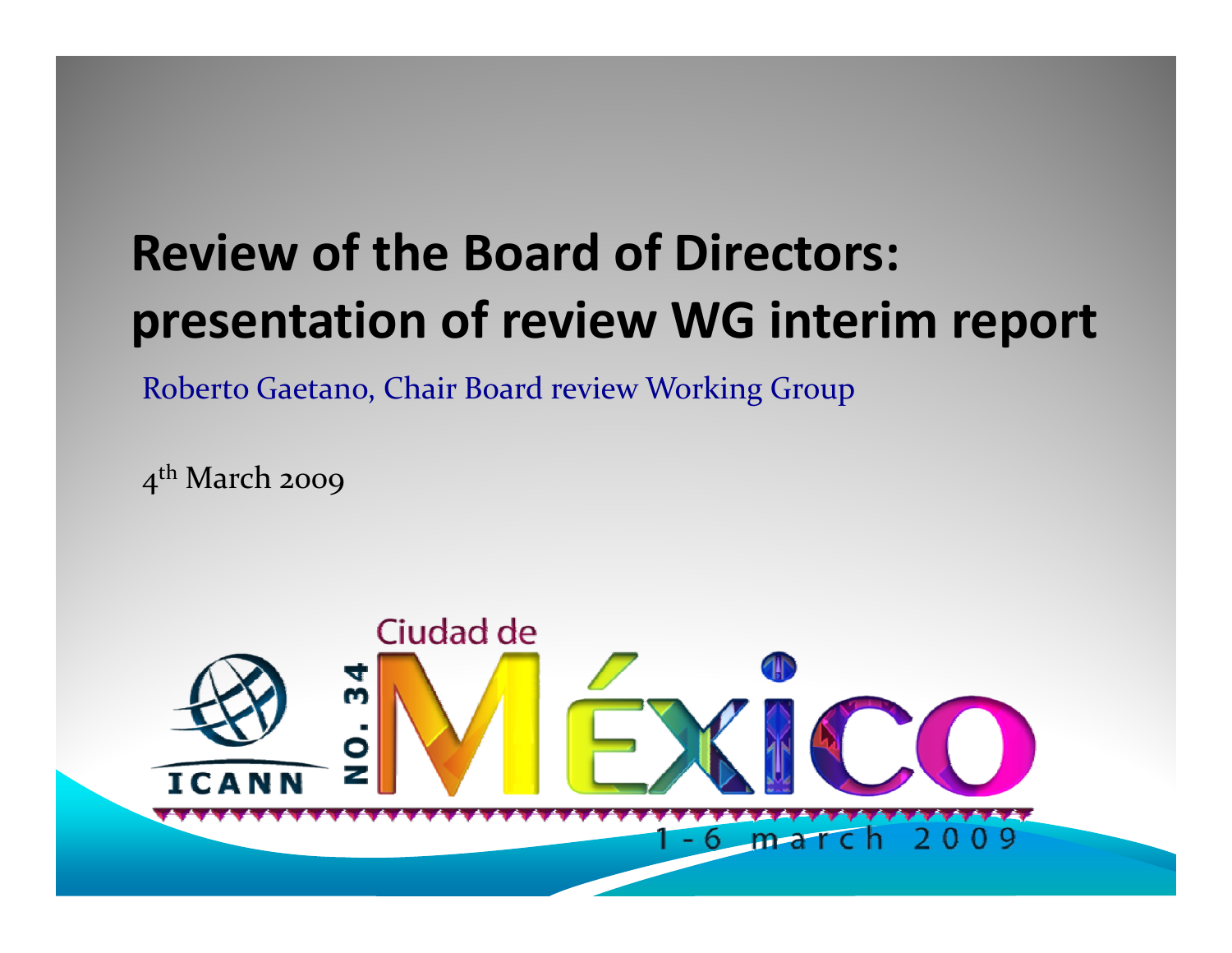## **Timeline**

- Although not stipulated in Bylaws, the Board decided to undertake a review of the Board (December 2006)
- Board review Working Group (WG) established in June 2008: Amadeu Abril, Roberto Gaetano (Chair), Steve Goldstein, Thomas Narten, Rajasekhar Ramaraj, Rita Rodin Johnston, and Jean‐Jacques Subrenat
- **Independent reviewers: Boston Consulting Group / Colin Carter** & Associates, repor<sup>t</sup> issued October 2008 and presented at the Cairo meeting

http://www.icann.org/en/announcements/announcement‐3‐02nov08‐en.htm#reports

- Public comments received 2nd November to 12th December 2008 http://forum.icann.org/lists/board‐review‐report/
- $\bullet$  Board review WG interim repor<sup>t</sup> posted; public comment period opens after presentation http://www.icann.org/en/reviews/board/board-review-interim-report-20febo9-en.pdf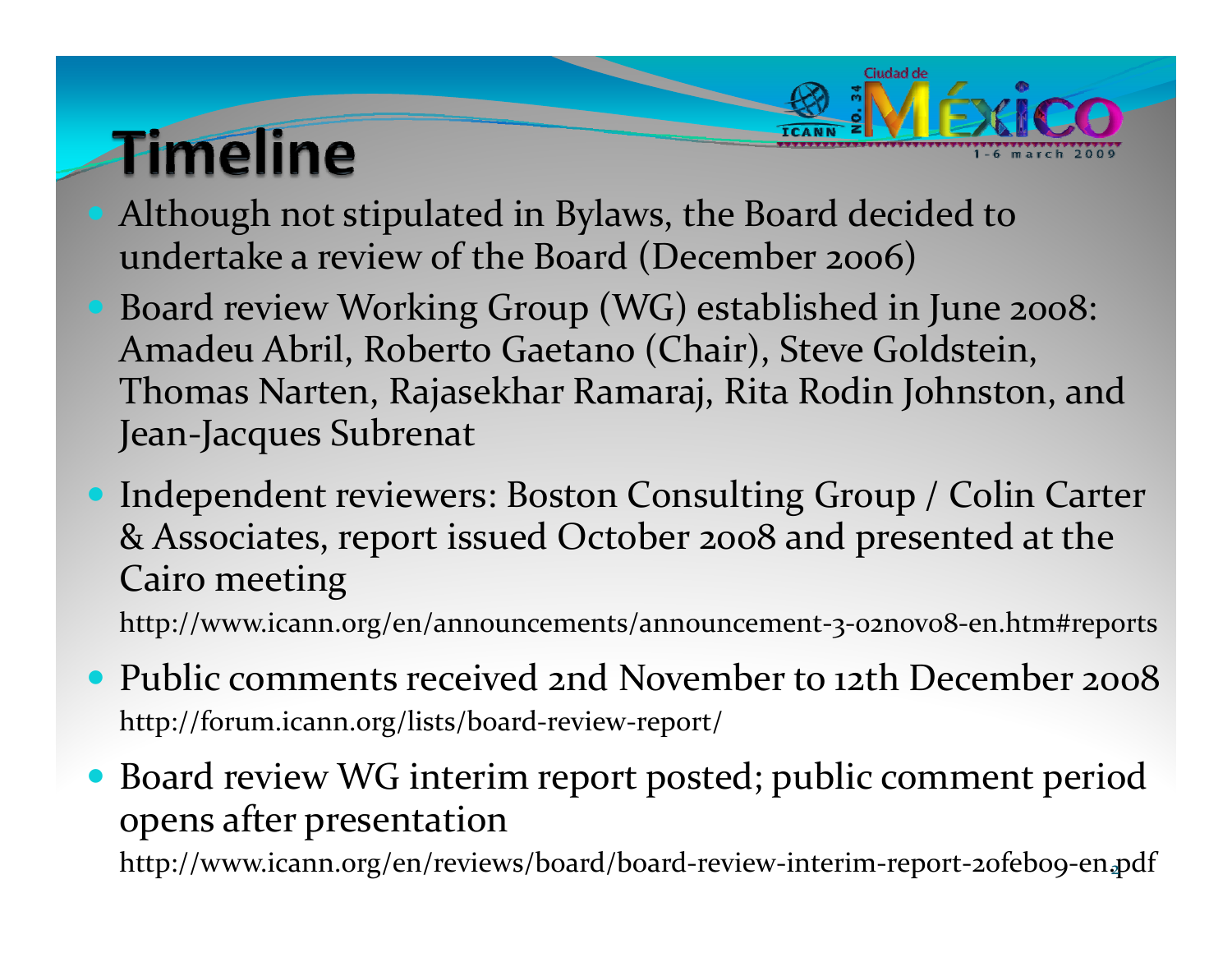

## The interim report

- y The **interim repor<sup>t</sup>** presents the **current state of discussion and analysis of the Board review WG**, for presentation and discussion at the Mexico City ICANN meeting.
	- **The WG seeks the views of the community on all issues discussed in this report.**
- y There are **opportunities for providing feedback** during presentation, by participating in this session online or by contributing comments through the public forum on the ICANN website that will be opened immediately after the presentation.
- y The WG will **continue to consult with the ICANN community** over the coming months with <sup>a</sup> view to producing <sup>a</sup> draft of <sup>a</sup> final repor<sup>t</sup> for discussion at the Sydney meeting in June 2009.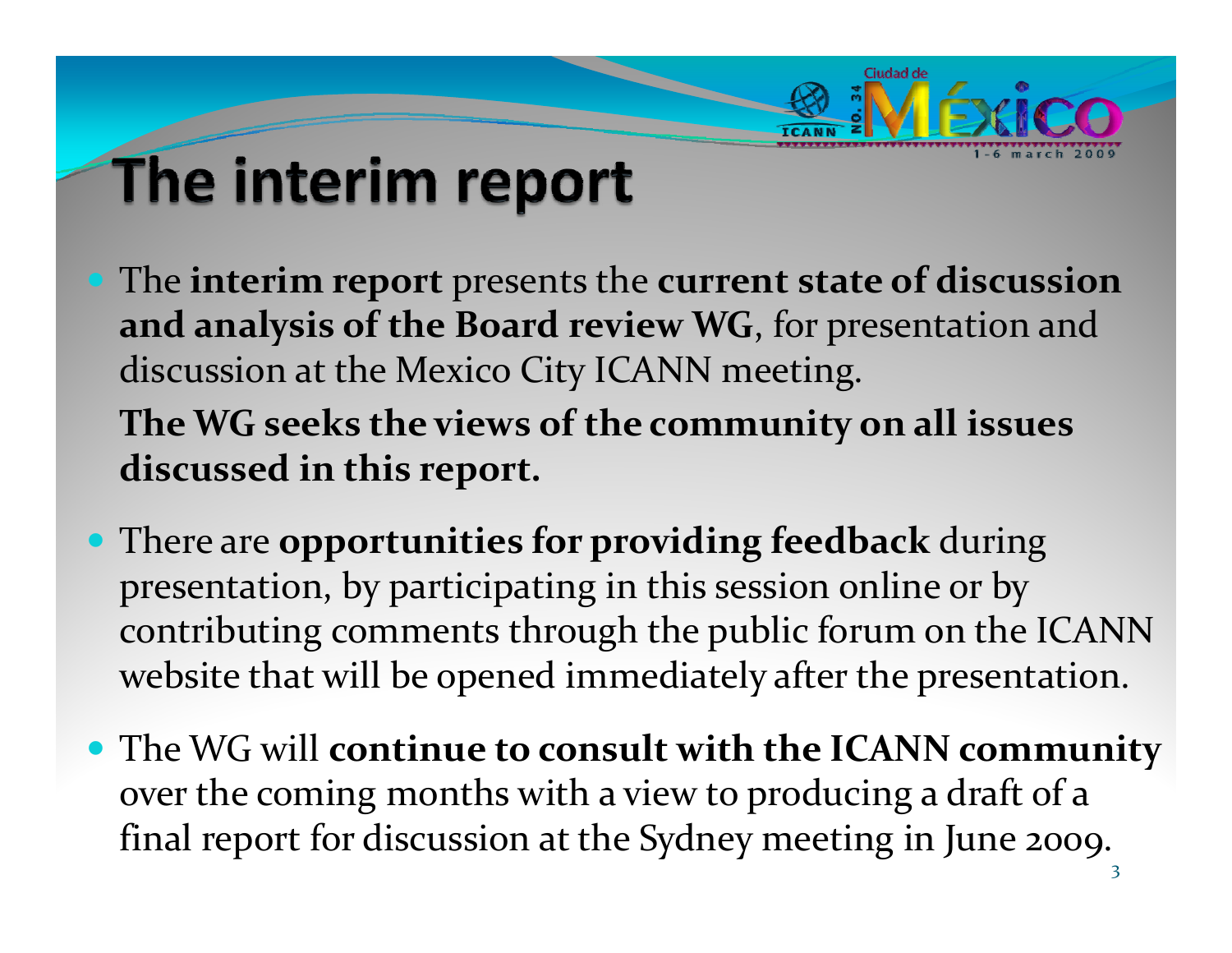## **General remark**

*Few comments suggested that reviewers did not understandthe not for profit nature of ICANN*

Reviewers have consulting experience with Boards of both for profits and not for profits.

ICANN values and unique governance model are different from<br>those of for profit businesses and of many not for profit. those of for profit businesses and of many not for profit.

Lessons from other Boards' experiences can be however useful to improve Board's operations.

"*In addressing the external reviewer's report, the WG will take each recommendation on its merits in order to determine whether it is appropriate for ICANN to implement*."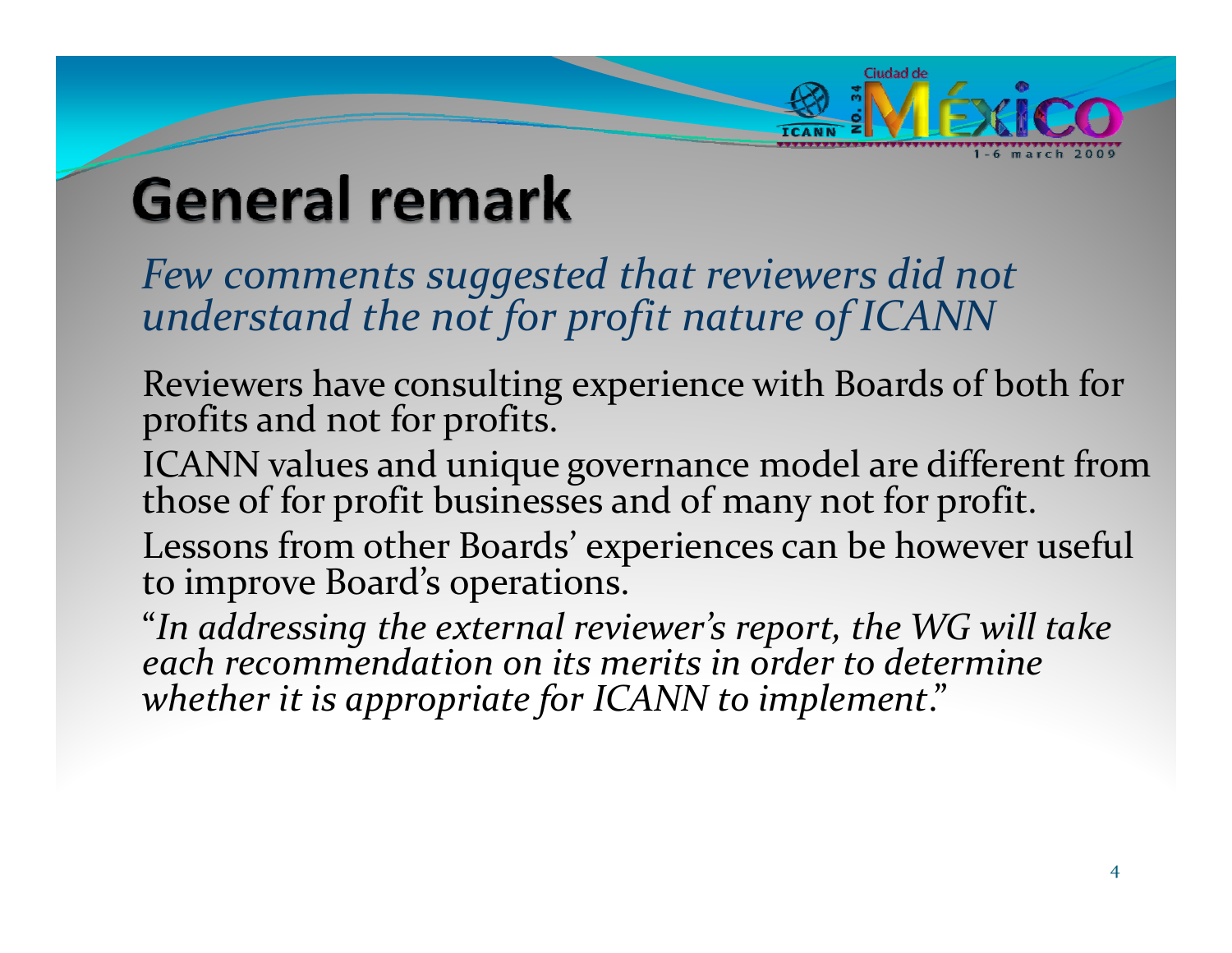

*Reviewers' rec.1: to reduce the size of the Board*

The WG recognizes the complexity of the issues associated with<br>this recommendation. this recommendation.

It sees value in the proposals to reduce the size of the Board but<br>has no firm views on how this might be made to work in the no firm views on how this might be made to work in the ICANN context.

**The WG seeks further views of the community on this issue.**

#### *Reviewers' rec.2: move to fewer but longer Board meetings*

The WG believes that the Board is already moving in this direction, and is very supportive of the recommendation to ask after meetings if Board is focusing on board work or is getting into management matters. The state of the state of  $5$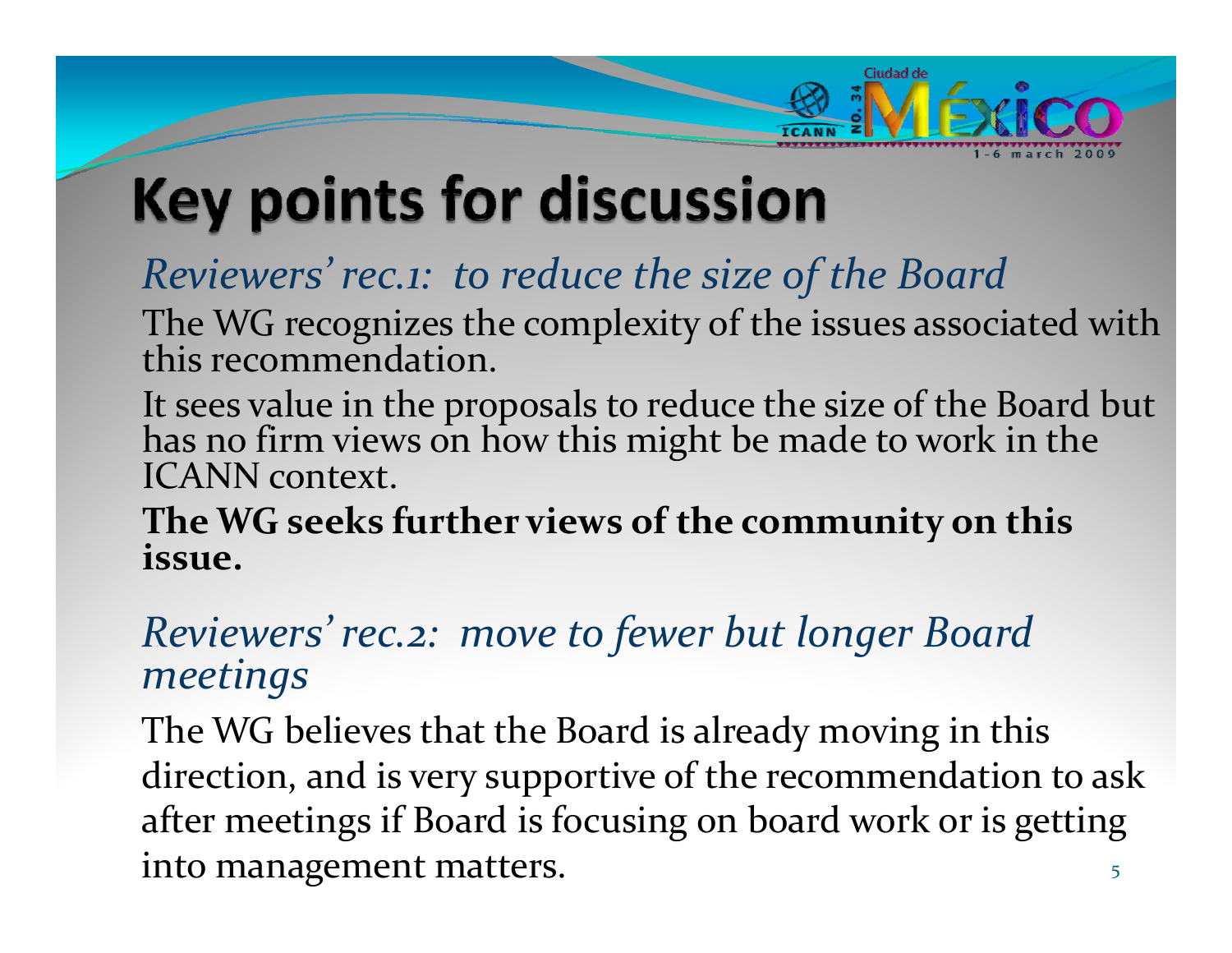

*Reviewers' rec.3: consolidate the Board Committees*

The Board has already addressed the ideas contained in this<br>recommendation through its restructuring of committees at recommendation through its restructuring of committees at the end of  $2008$ .

Other suggestions are being addressed by the Board Governance Committee.

#### *Reviewers' rec.4: Broaden the skills of the Board*

Recommendation already being addressed by the Board Governance Committee.

The Chair of the Board should represen<sup>t</sup> to NomCom the Board position on the skills needed by the Board. Support of proposals on training of Board Directors.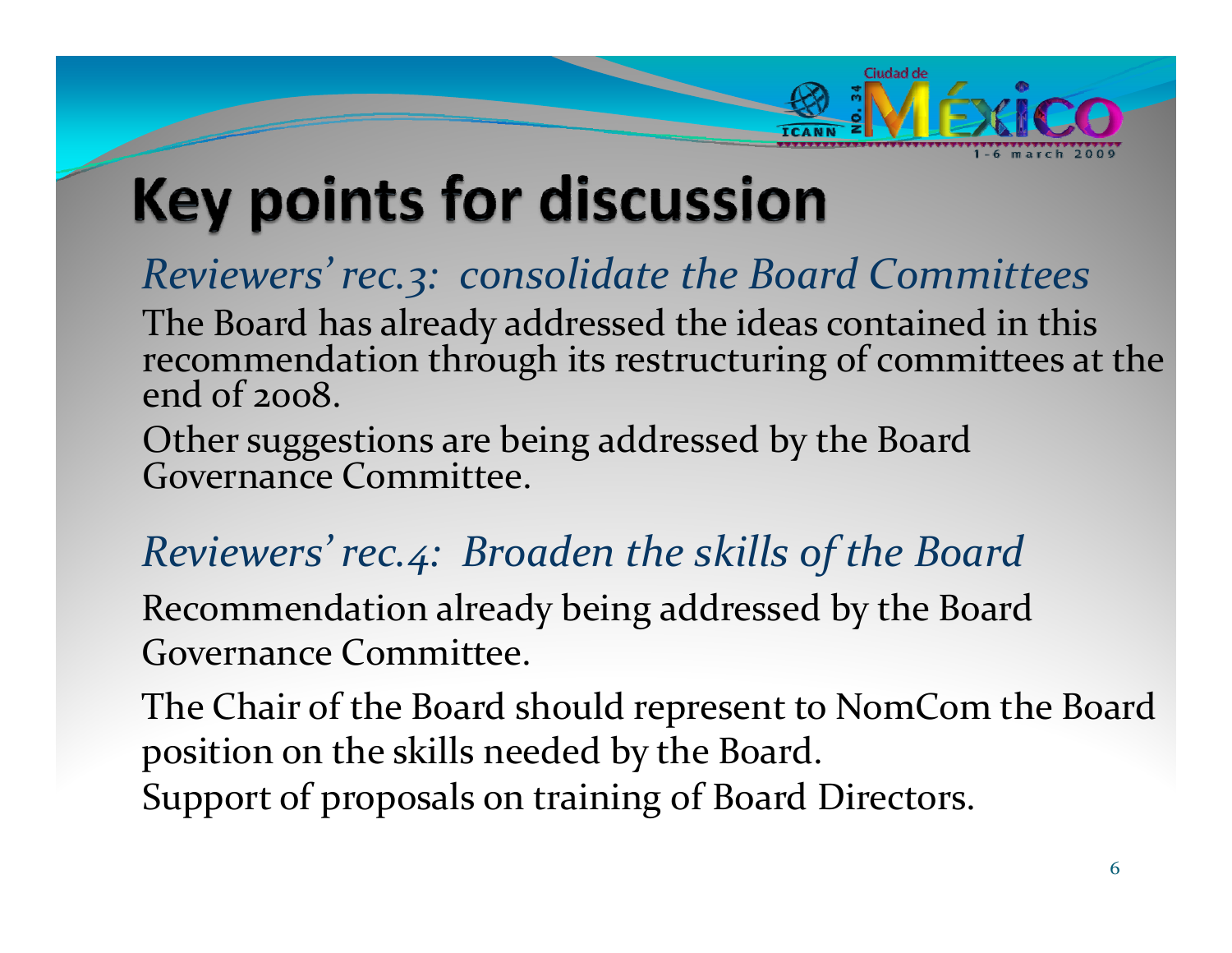

*Reviewers' rec.5: make Board membership more sustainable*

The issues contained in this Recommendation are complex, and in particular **the WG seeks further views of the community on <sup>a</sup> number of aspects** related to **Board remuneration** and the**timing of the seating of Directors**.

*Reviewers' rec.6: build high performance culture at the Boardlevel*

The WG supports the initiatives suggested; most of the suggestions made are already being addressed by Board Committees.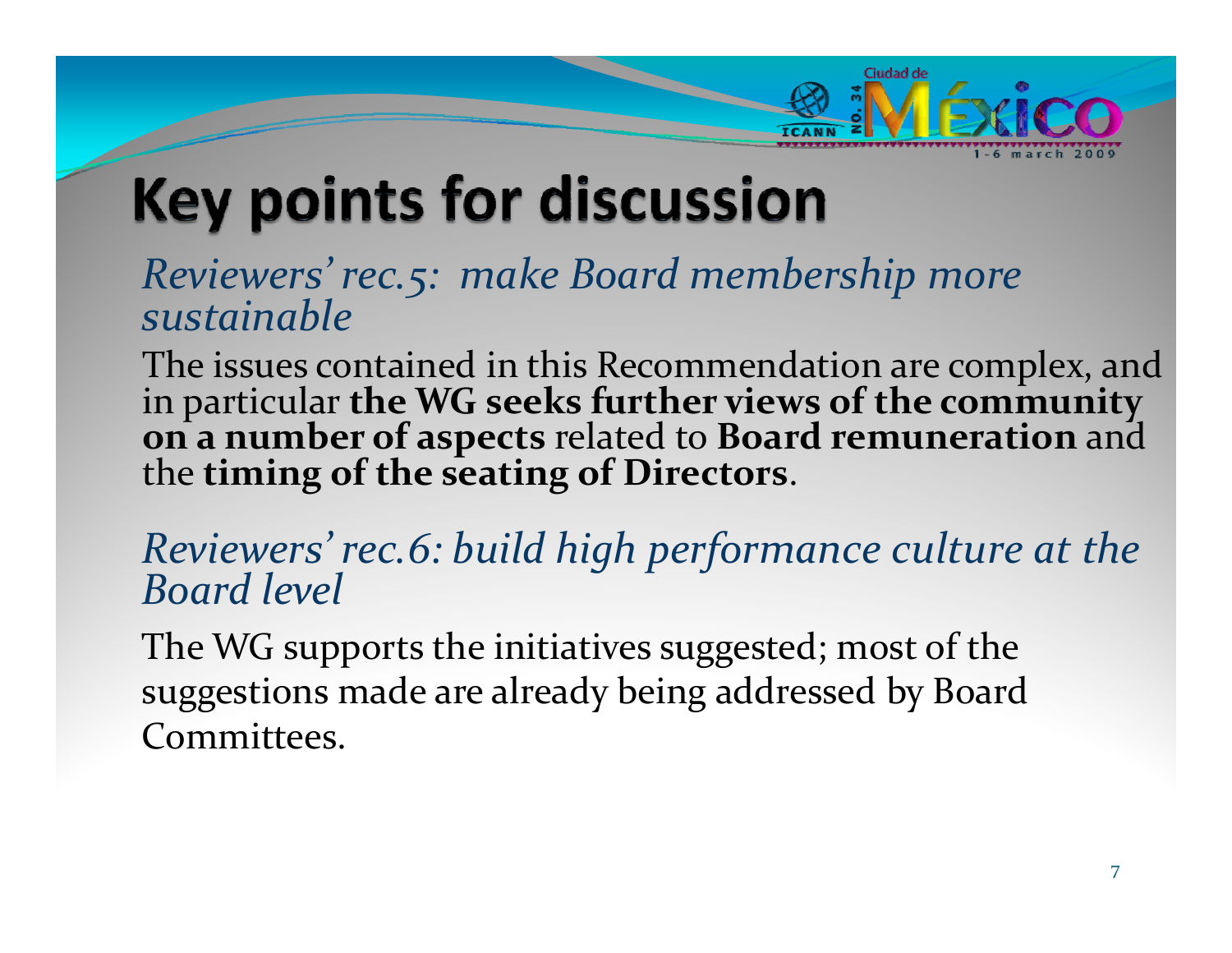

*Reviewers' rec.7: Strengthen the strategic focus of the Board*

The WG supports all the initiatives suggested; discussions ongoing at Board level.

Suggestion to task BGC to clearly define the process of task delegation from Board to management; and to define monitoring processes.

#### *Reviewers' rec.8: clarify the Board's accountabilities* The WG supports the initiatives suggested, ICANN is already moving in this direction.

The idea of stakeholders appointing <sup>a</sup> Board acceptable to all of them is worthy of further discussion with community.